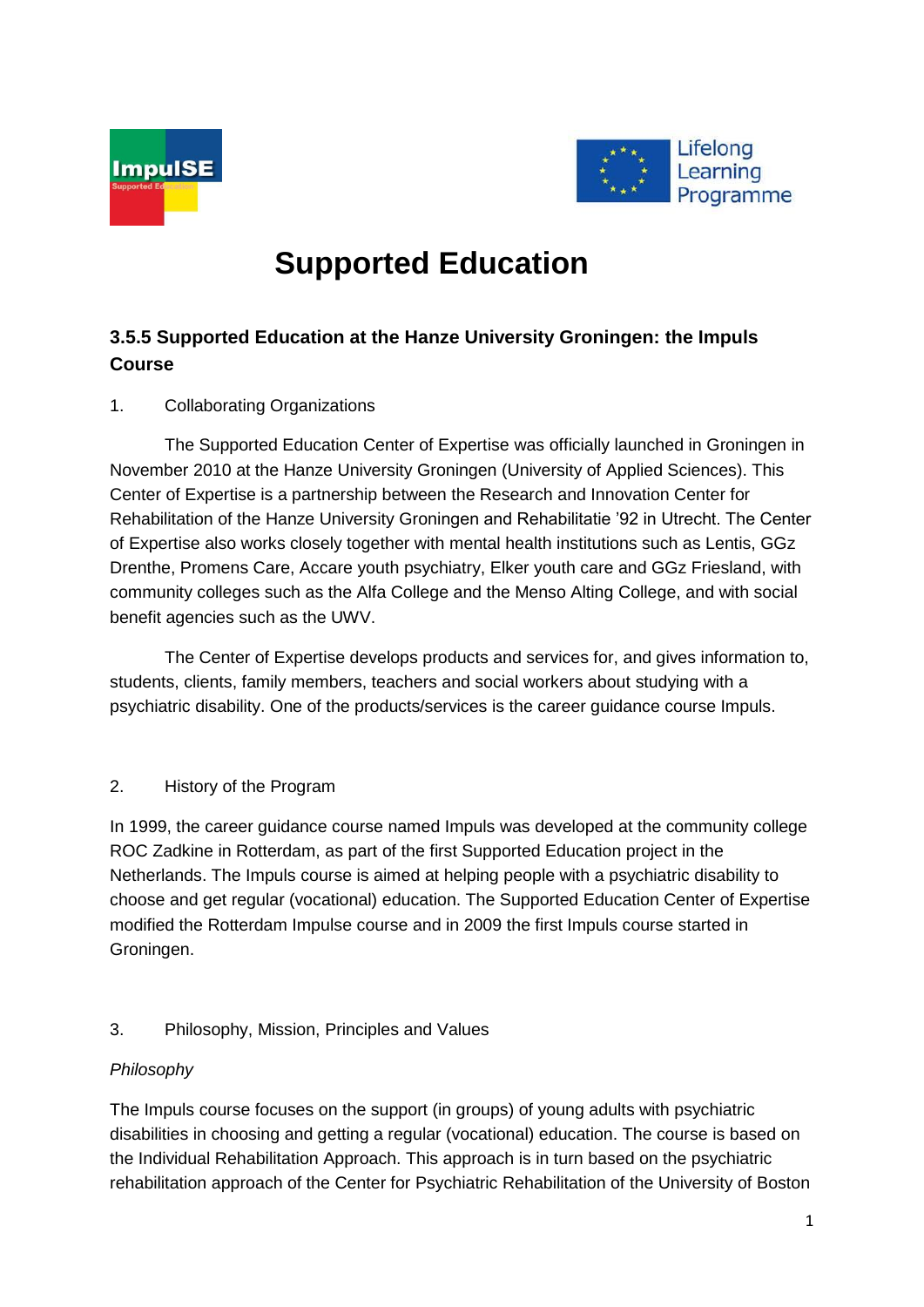(Korevaar, 2005; Unger, 1998), and has the goal of helping people with psychiatric disabilities from a client perspective in taking up their self-chosen citizen role. That role can be related to one of four areas of life: living, working, learning and socializing.

The Impuls course is derived from "Supported Education," a program that is developed by the Center for Psychiatric Rehabilitation of the University of Boston for the life area of learning.

Also the concept of "Recovery" is related to Supported Education. Recovery can be seen as an individual process in which a person learns to live with the radical consequences of a psychiatric disability and can give meaning again to life (Korevaar, 2005).

Supported Education shows that participation in regular education can contribute to (social) recovery and as such can give an impulse to personal growth and meaning.

# *Mission*

The mission of the Impuls course is:

"The support (in groups) of young adults with psychiatric disabilities in choosing and getting regular education."

# *Basic Principles of Supported Education*

- Improvement of the educational outcome for persons with psychiatric disabilities
- Hope is an essential ingredient of the Supported Education process
- Self-determination: a focus on students making choices (setting their own educational goals) and accepting responsibility for their educational process
- Students are actively involved in all phases of their Supported Education process, determining the criteria for success and satisfaction, as well as evaluating their progress toward meeting their goals
- Partnership between participant and Supported Education professional
- Services match participant's preferences
- Equal/fair access for everybody
- Development of participant skills and of environmental support
- Bridging with mental health services
- Support as long as needed

## *Values*

The values are as follows (Anthony et al., 2002):

- Person orientation
- Functioning
- Support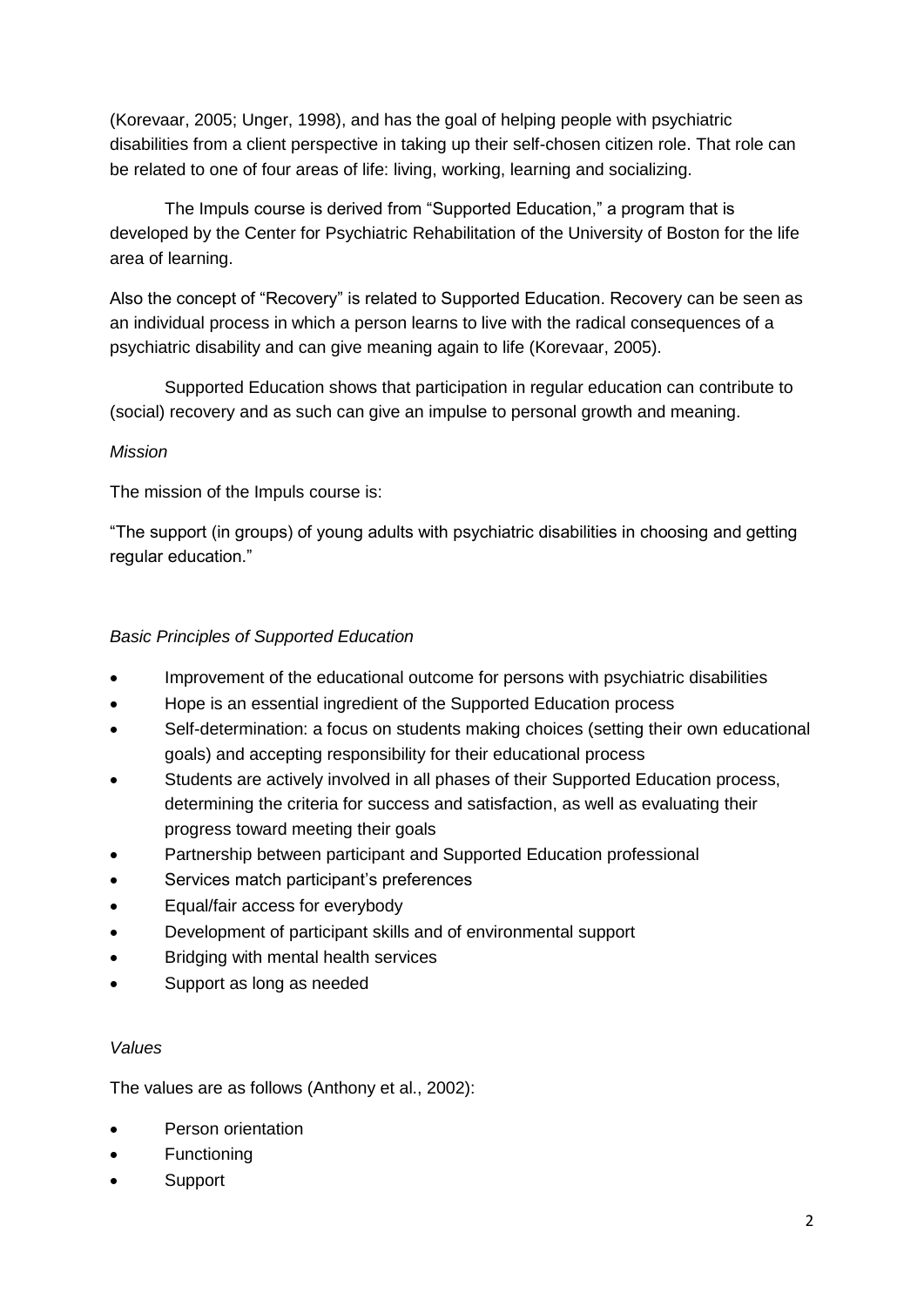- Environmental specificity
- Involvement
- Choice
- Outcome orientation
- Hope

Each of these values is reflected in Supported Education practices. The value of person orientation underscores the importance of personalizing the relationship with potential students, seeing each as unique. The value of functioning is evidenced in SEd by the practical skills taught to help someone complete a course; or to teach someone how to respond to negative feedback instead of delving into the root cause of his/her low selfesteem. The value of support is similar: providing practical assistance as long as needed. The need for a morning phone call on the day of an exam may decline over the semester, while the need for an inspirational pep talk may be ongoing.

Environmental specificity reminds us that people differ in their level of functioning across settings. Supported Education assessment should focus on the educational skills and support needed in the school environment, recognizing that the same person who can excell in a math class may have difficulty living on his/her own. A case in point is the Supported Education doctoral student who could barely stay out of the hospital for longer than two weeks yet all the while was completing her Ph.D. dissertation in chemistry at Harvard.

The fifth value, involvement, is self-explanatory, but crucial; the student must be an active participant who drives the rehabilitation process. She or he is the one to set goals, evaluate progress toward those goals, and, with assistance, take responsibility for the many choices that present themselves throughout the Supported Education process. In accordance with this philosophy, SEd embraces the value of choice. When students choose their own school/classes/course of study, they are much more likely to strive to succeed. Shedding the role of patient to take responsibility for choices and decision-making is terrifying. The shift from "patient" to "student" is a powerful one, fraught with the fear of failure, and for many, the equally terrifying fear of success. Yet it is critical that Supported Education be conducted with students, and not to students (Anthony et al., 2002). As in all rehabilitation interventions, students must be "active and courageous participants in their own rehabilitation" (Deegan, 1988, p. 12).

Outcome orientation is the seventh value espoused by psychiatric rehabilitation, and speaks of the importance of assessing not only a student's grades or attendance, but his/her satisfaction with the entire experience. Finally, belief in growth underscores the importance of hope in the process of returning to school.

Hope has long been recognized as an essential ingredient in rehabilitation, psychotherapy and recovery processes (Anthony et al., 1990, 2002; Deegan, 1988). Education in and of itself creates hope; using the intellect creates hope; attending classes on a college campus with other students creates hope; the adoption of the role of student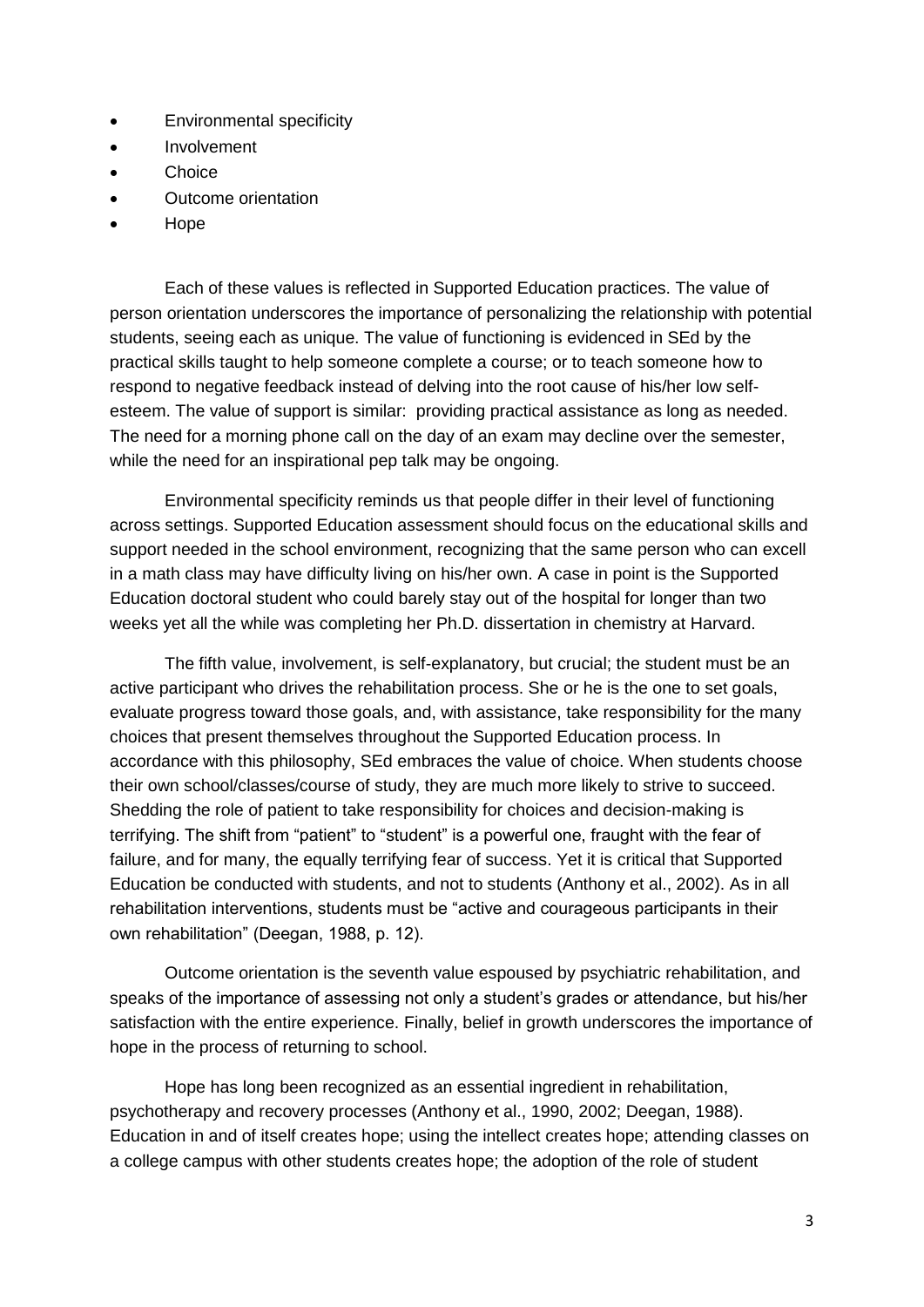creates hope. Following is a table summarizing the values of psychiatric rehabilitation with examples from an educational setting.

## 4. Participants

The Impuls course is accessible for people of 16 years of age and older, who are (ex- )clients of mental health care and want support with choosing and getting (again) a regular (vocational) education and who do not yet know which study they want to pursue and/or doubt their study competencies.

#### 5. Services/Activities

The young adults (hereafter called "participants") follow the course at a location of a regular educational organization, together with other participants with psychiatric disabilities. The curriculum is fixed and all participants within one group receive the same teaching. During the course, the participants make use of the available facilities at the educational organization. After the Impulse course, the participants can go to a study of their choice and further support is taken care of.

The goal of the career guidance course is to help participants with choosing and getting a (vocational) education. The course also helps with the orientation to, and use of, educational facilities and with gaining educational experience and rhythm.

The course takes place at a location of a regular educational organization from January until April. During that period, there are 12 teaching days (one per week) that last 5.5 hours.

The career guidance course includes the phases of choosing and getting, preceded by a phase of recruitment and selection:

A. Recruitment and selection:

- recruitment
- B. Setting an educational goal
	- describing educational opportunities
	- identifying personal criteria
	- choosing an educational goal
- C. Getting and preparing for a study of one's own choice
	- organizing the registration
	- mapping and practicing critical competencies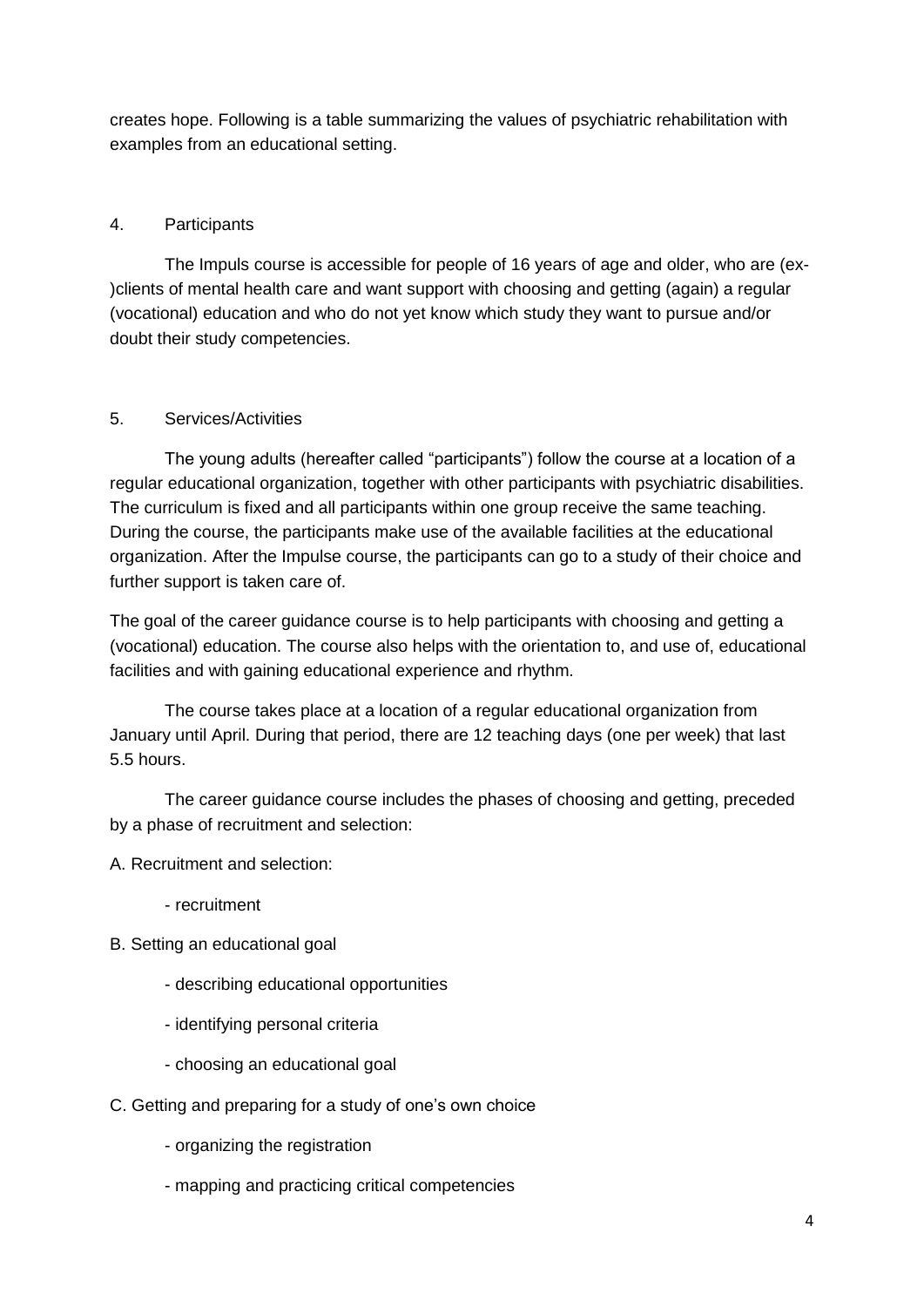- mapping and organizing critical resources

#### Ad. A: Recruitment and selection

In order to recruit the participants for the career guidance course, an information brochure for possible participants and an information brochure for referrers have been composed. These information brochures are sent to, for example, mental health institutions, social benefit agencies, employment agencies, business associations and reintegration agencies.

The career guidance course is aimed at young adults from 16 years of age and older, who receive treatment, or have received treatment because of psychiatric problems and who are interested in going to school in the near future. These young adults do not (exactly) know what they want and what the educational opportunities are; they have difficulties with making choices in this area; or doubt their study competencies. For these reasons, they need support in the form of a career guidance course.

These young adults can be pointed toward the Impuls course by a mental health institution, yet they need to register themselves personally. When institutions register these young adults, they are requested to ask the young adult to do this himself/herself. A basic principle of Supported Education is that people with psychiatric disabilities work on their own needs and goals and not on those of others (e.g. social workers, social benefit employees and family members).

#### Ad. B: Setting an educational goal

During the first part of the course, a list with studies in which the participant is interested is composed. Books and brochures that the teachers have collected can be used with this activity. Further information is gathered by attending open-door days of colleges and universities. After a list with possible options has been made, a second list is composed that contains personal criteria that the participant considers important for choosing a study: for instance, whether an education is directly focused on work or not. Subsequently, these two lists are put together and the education that most fulfills the personal criteria of the participant is chosen. Then an educational goal can be set when the participant wants to go to a particular study at a particular school. An example of such a goal is: "In September 2015 I want to start at the Alfa College in Groningen."

#### Ad. C. Getting and preparing for a study of one's own choice

After the educational goal has been set, a plan is made in which it is written what needs to be done in order to be able to start with the study. One has to register at the particular school or university and sometimes one needs to work on getting financial support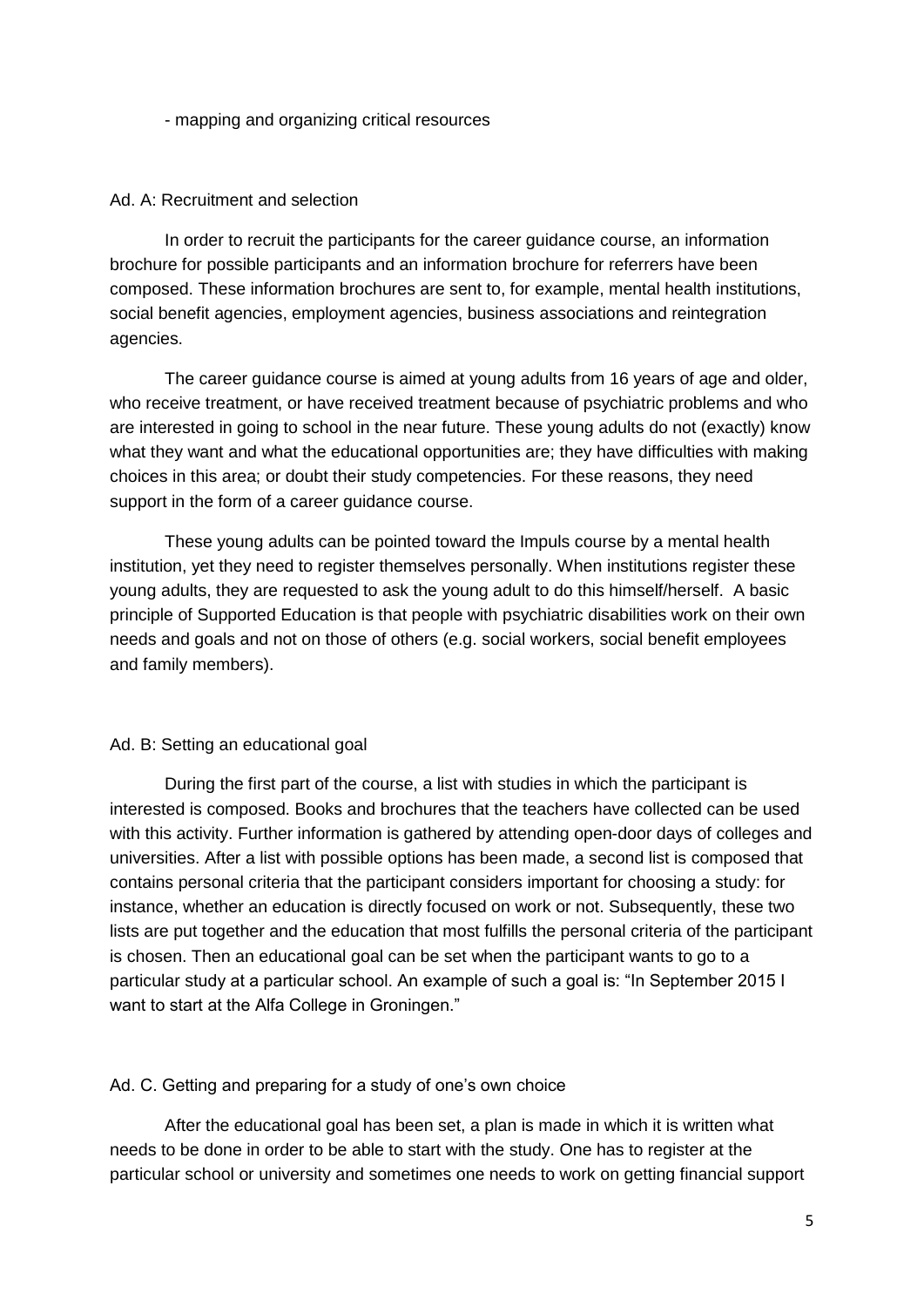from a social benefit agency. When one is eligible for financial support, one has to apply for a student grant.

In the second part of the course, two other things that need to be considered before starting with a study are worked on. These are skills and support. During the course, one explores which skills are critical to start and maintain a study. These do not include the skills one is taught during the study, yet they include skills one is not taught there. These skills can vary from person to person. For instance, one participant has difficulties with planning his homework and another finds it hard to give a presentation in front of his classmates. However, it could also be a skill that is not directly linked to achievement at school: for instance, talking to a classmate in the canteen or getting up on time in the morning. Important skills can be practiced.

As far as support is concerned, roughly the same procedure is followed. One explores what kind of support is critical in order to study successfully and it is ensured that this kind of support is actually available. This support can be given by a person, but also things, activities and places can be important. For instance, one could think of a person who helps with homework or with a bicycle to come to school, a relaxation exercise or a room to which one can go and relax a bit for a while. Although the necessary skills and support are different for all participants, they are discussed in the group. Consequently, students can help each other and practice together. To summarize, during the career guidance course the participants work on four things:

-choosing a study,

-arranging things in order to be able to start with the study (registration, finances,

permission, etc.)

- listing and practicing critical skills

- listing and organizing critical support

#### *Portfolio*

The participant collects all the theory of the course and all of his assignments in a portfolio. A portfolio is a map in which the participant describes what he is working on and which development he is going through. The portfolio can be taken to the intake/interview for the new study. Often the enrollment officer of a study appreciates this, as a portfolio gives a good impression of the wishes, qualities and learning points of the participant.

#### *Homework*

After each course day, the participants have to do homework. This way, they can take even more out of the course and also practice important study competencies.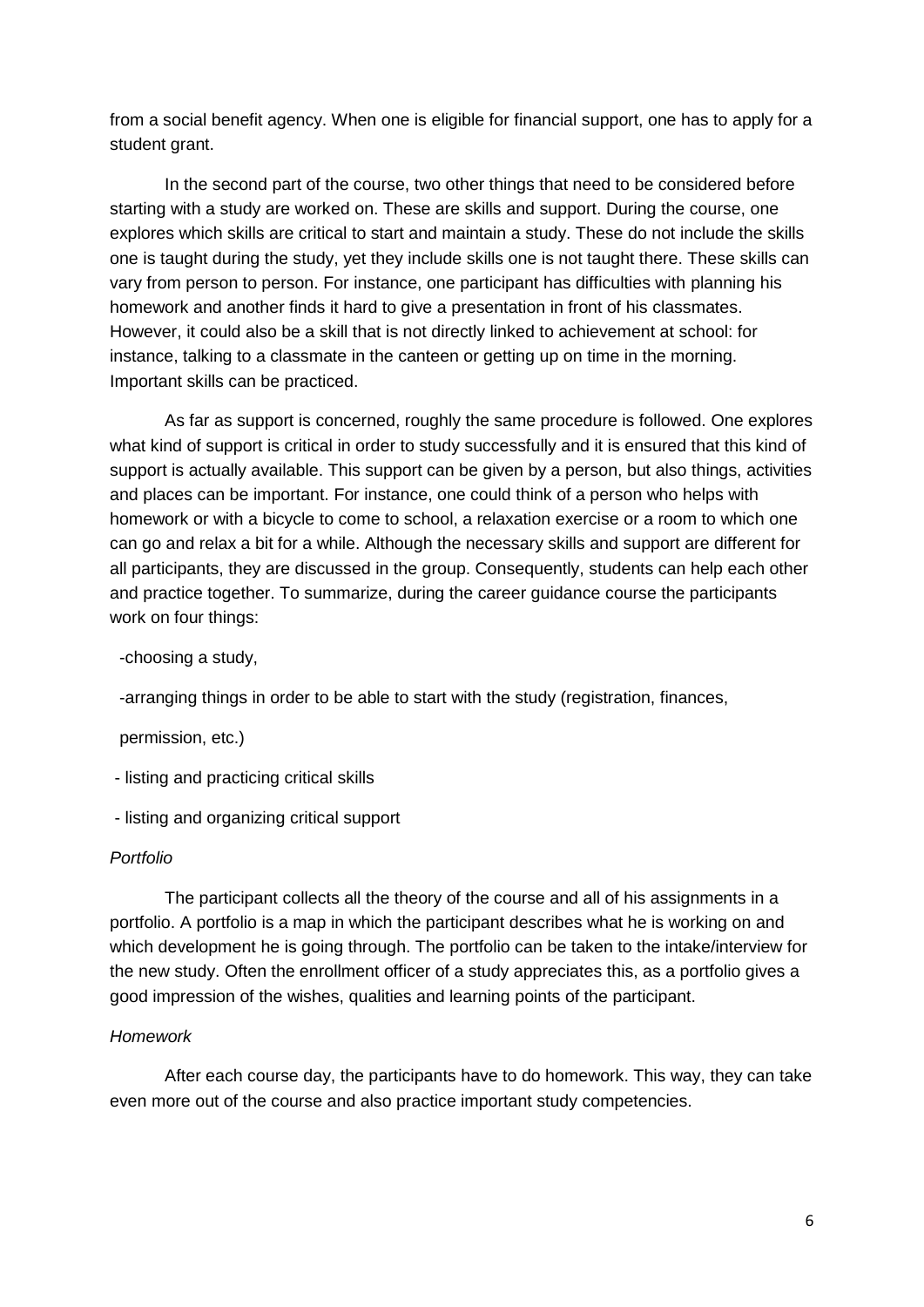In 12 weeks all of the above is addressed in the following topics:

- 1. identifying personal interests and possibilities
- 2. researching educational environments
- 3. setting an educational goal
- 4. listing own (central) qualities
- 5. learning information about learning styles and working in groups
- 6. learning personal (study) skills
- 7. learning communication skills
- 8. determining and practicing personal learning goals
- 9. organizing the support needed with getting and
- 10. keeping the study of one's own choice

#### Case 1

Karen is a woman of 27 years of age. She was diagnosed with ADHD when she was 19 and she quitted her Social Work study at a university of applied sciences. She became severely depressed and went to day treatment for a couple of years. She got medication that helped her a lot and that she still uses. Three years ago she started working as a volunteer at a day activity center for people with psychiatric problems. Her mental health practitioner pointed her toward the career guidance course Impulse at the Hanze University of Groningen. Karen requested an information and intake brochure and she was called for an interview. She got accepted and started the course. At the beginning of the course she was very impatient and became annoyed by the slow pace of the course. Through discussing these problems with one of her teachers and doing the exercises she discovered that she had difficulties with organizing her thoughts. This is why she often goes too fast. Through the course, she learned to think about her future wishes in a very detailed and concrete way. About the course she said: "Because you are forced to go and explore the educational possibilities, you get a clear view of the different studies and their locations. Comparing several options makes clear which study most fits your own preferences and possibilities." She also said that through the course, her self-confidence and self-esteem were enhanced. Eventually, she chose to start again with her Social Work study, but part-time. She has already started studying again.

#### *Supervision within the course*

The participants of the course are not there as a patient/client, but as a student. Within that structure, one can work with the questions, needs and educational preferences of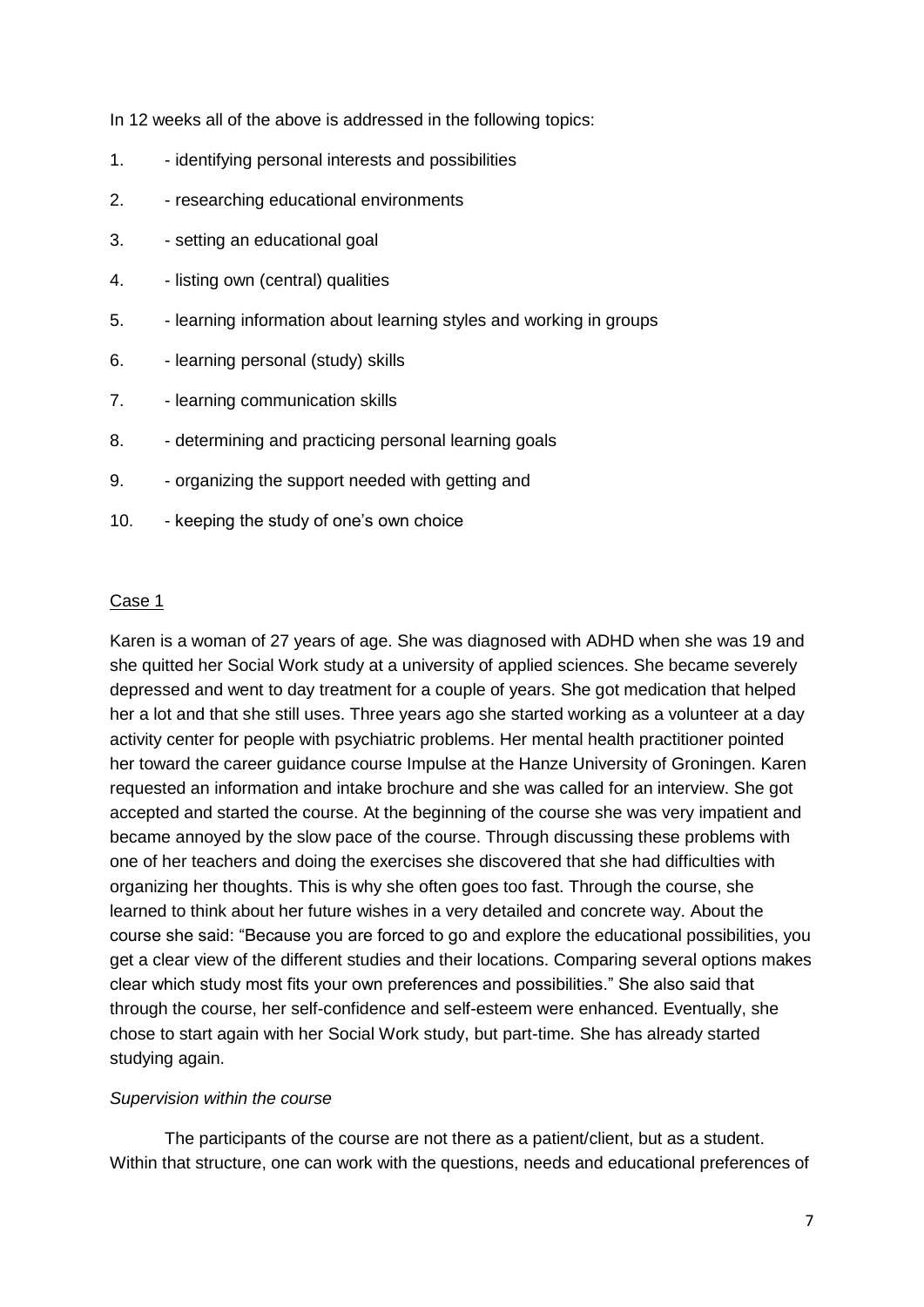the participants. The structure of the program is meant to give some grip on that. The inflow of students is (as far as background and educational experience are concerned) very diverse. This requires a very flexible attitude from the teacher (and the participants) towards the content and pace of the program. It is important that the underlying structure of the program – exploring, choosing, getting and keeping– remains present!

Participants often have the following expectation of the course: "I will hear which study suits me." Therefore it is important from the start, but certainly also during the course, to mention briefly that the participants have to take action themselves in order to obtain a positive result.

The course is given by a permanent teacher who monitors the mainstream of the program: helping with choosing and getting a study. This teacher is educated in the Individual Rehabilitation Approach at expert level at least and is specialized in Supported Education. He receives assistance from a co-teacher who is expert by experience and who has been a participant of the Impulse course himself. The co-teacher teaches several parts of the course, supervises the group process and assists with activities in subgroups. He also teaches a few theme lessons individually, such as time management, stress and coping and group processes. Most activities take place in the entire group. Participants receive an introduction to a certain theme and have to elaborate this theme individually or in a subgroup through an assignment. Afterwards, the assignment is discussed with the entire group. The teachers are available to support the individual participants with the assignments.

At the start of the course, a mentor/teacher is assigned to each participant. During individual coaching, participants can discuss what is difficult for them during the course, but they can also discuss what goes well. Often, themes such as current expectations about a study, self-esteem, the support one experiences or whether the supervision is in line with one's personal needs are discussed. Also, more personal themes can be discussed: for instance, how to adapt a difficult situation at home into your new study or how to cope with changing from being a client into being a student. The individual coaching often takes place during breaks or at the end of the day.

#### Case 2

Peter is a young man of 26 years of age. During his higher general secondary education he experienced his first psychotic episode. Several times he has been hospitalized for several months. He was diagnosed with schizophrenia. After his last hospitalization he remained in day treatment for two years. He lives with his parents and sister. He finished his higher general secondary education, but after his graduation he did not move on to another type of education. His case manager told him about the Impulse course. He enrolled, got accepted and finished the course. After he finished, he said that the course helped him to gain insight into his preferences and possibilities. He thinks his choice of study is the right one: a threeyear-long full-time education in information technology. He is happy with the Impuls course: "Without Impuls I don't think I would have started with a new study." Besides the support he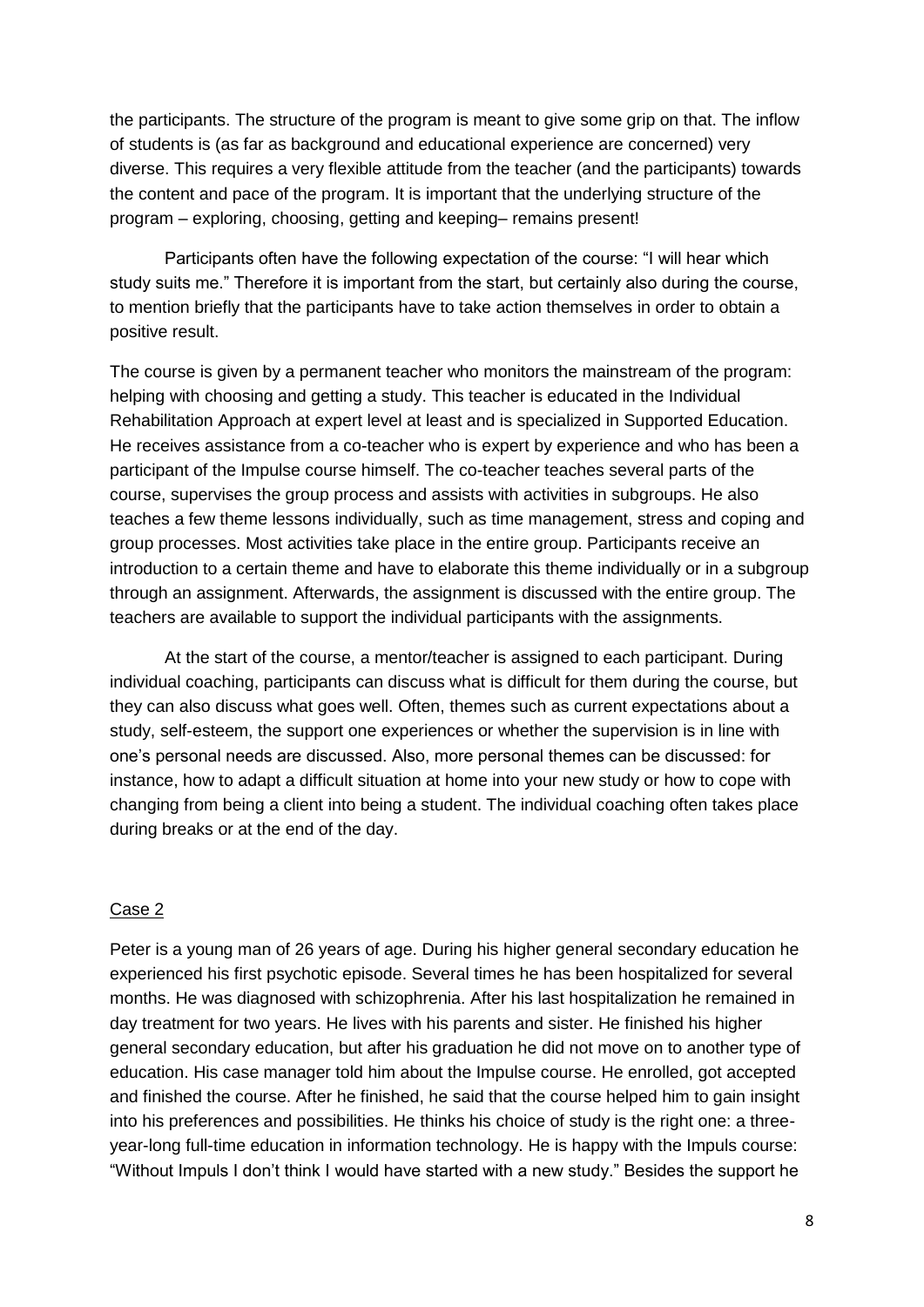gets within the project, he receives a lot of support from his parents, friends he was in treatment with and from a fellow student on the Impulse course.

# 6. Evaluation (Experiences and Results)

After each course, the course is evaluated using an evaluation form and a group interview. The evaluations of the first four Impuls courses (41 participants) show the following image:

Personalia ( $n = 41$ )

- 23 men; 18 women
- Ages ranged between 17 and 37 years
- Living conditions: living alone, living together, living with family, assisted living, living at a crisis department of a clinic or in a therapeutic setting
- Pre-education: varying from secondary school to university (2 years)
- **•** Great diversity in diagnoses
- Contact with mental health care: 1–16 years
- 70% use psychotropic medication

Of the 41 participants, 27 successfully completed the course (= 61%). A total of 22 of these 27 participants have formulated a goal (21 have set an educational goal; one participant decided to get a job). Five participants have not made a choice (yet).

Nineteen of the 21 who have set an educational goal have started with a regular study. The outflow to regular studies is very diverse and individually determined, despite the fact that the course is being delivered in a group. There are no indications that the choice is (co-) determined by the group or other group members. The studies that the participants chose are:

Higher general secondary education (HAVO; 2x)

At community college level:

- Beautician
- Training to become a nursing aid
- Training to become a cook
- Social pedagogical work

At the level of university of applied sciences:

- Medical laboratory assistant (2x)
- **Physiotherapy**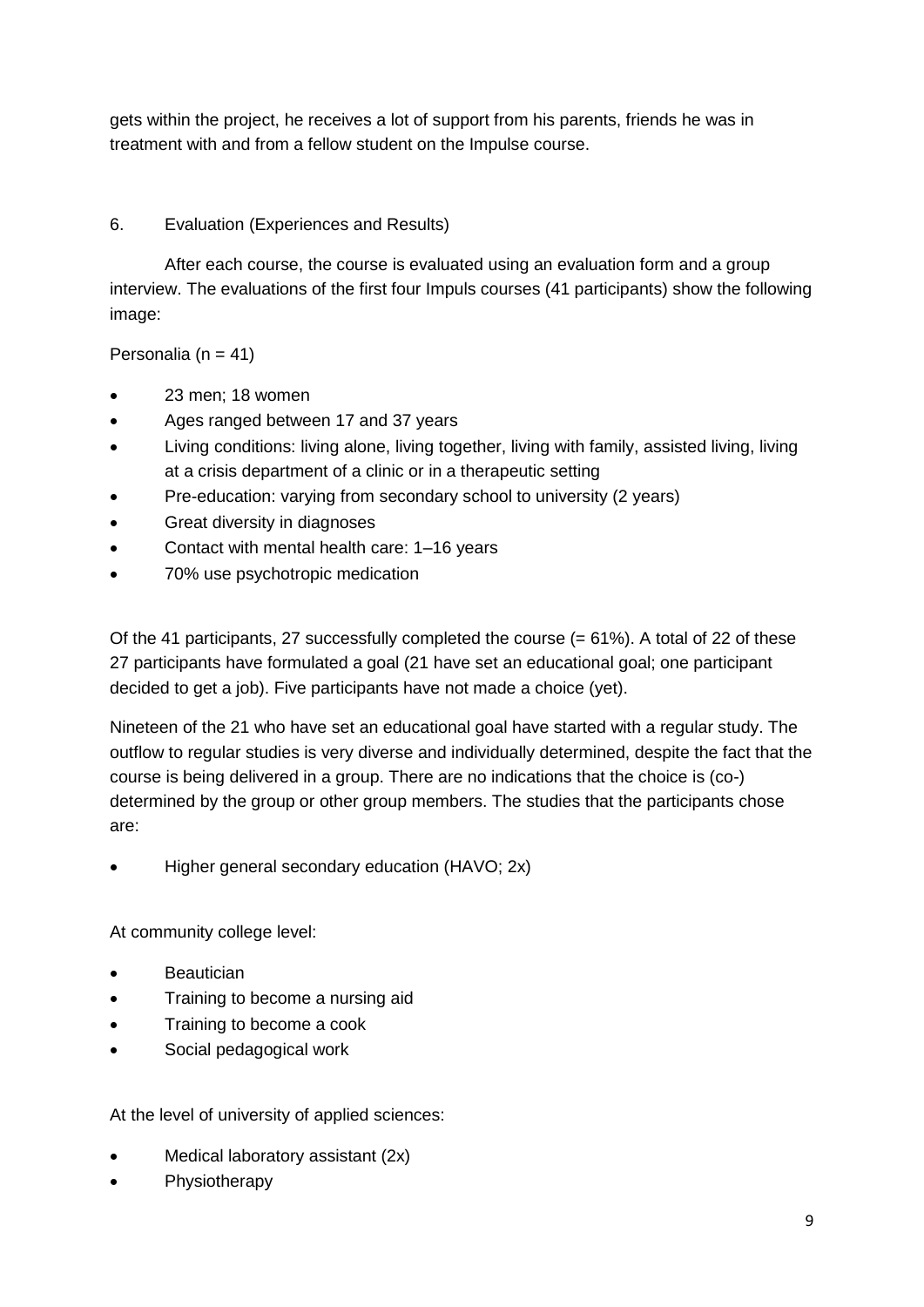- Human resource management
- Applied psychology
- Law
- Business management
- Social work
- Medical imaging and radio therapeutic techniques
- Animal management
- Hotel management school

# Reasons to quit:

The 14 participants who quitted the Impuls course prematurely mentioned the following reasons:

- One participant started an individual rehabilitation trajectory and subsequently went to the REA college (a school for young people with a psychiatric disability)
- One participant will soon start with an individual rehabilitation trajectory
- One participant started an education during the course (outdoors)
- One participant has made a choice for a particular study during the course and left the course early (after the eighth meeting)
- One participant was not able to follow the course completely because of physical and psychiatric problems (he was off and on present, and did not make a choice for an education)
- Nine students stopped without making a choice (three after the first meeting and the other six after four to six meetings

# 7. Success Factors

Based on the opinions expressed in the interviews, ten essential determinants for successful Supported Education programs were formulated. Eight determine success and two determine risk.

# *Determinants of success*

# A. Psychiatric rehabilitation technology as the connecting link

The five practices show that it is possible to have organizations with widely differing missions, cultures and employees cooperate in a common Supported Education initiative. For a large part this can be attributed to the unifying properties of psychiatric rehabilitation. In this approach the focus is on students with psychiatric disabilities realizing their education goals. Support is aimed at functioning well in the student roll. This mission creates a bridge between mental health and education.

# B. Joining expertise in mental health and education

In four of the five initiatives professionals in mental health and education work closely together, mental health professionals share their knowledge of rehabilitation and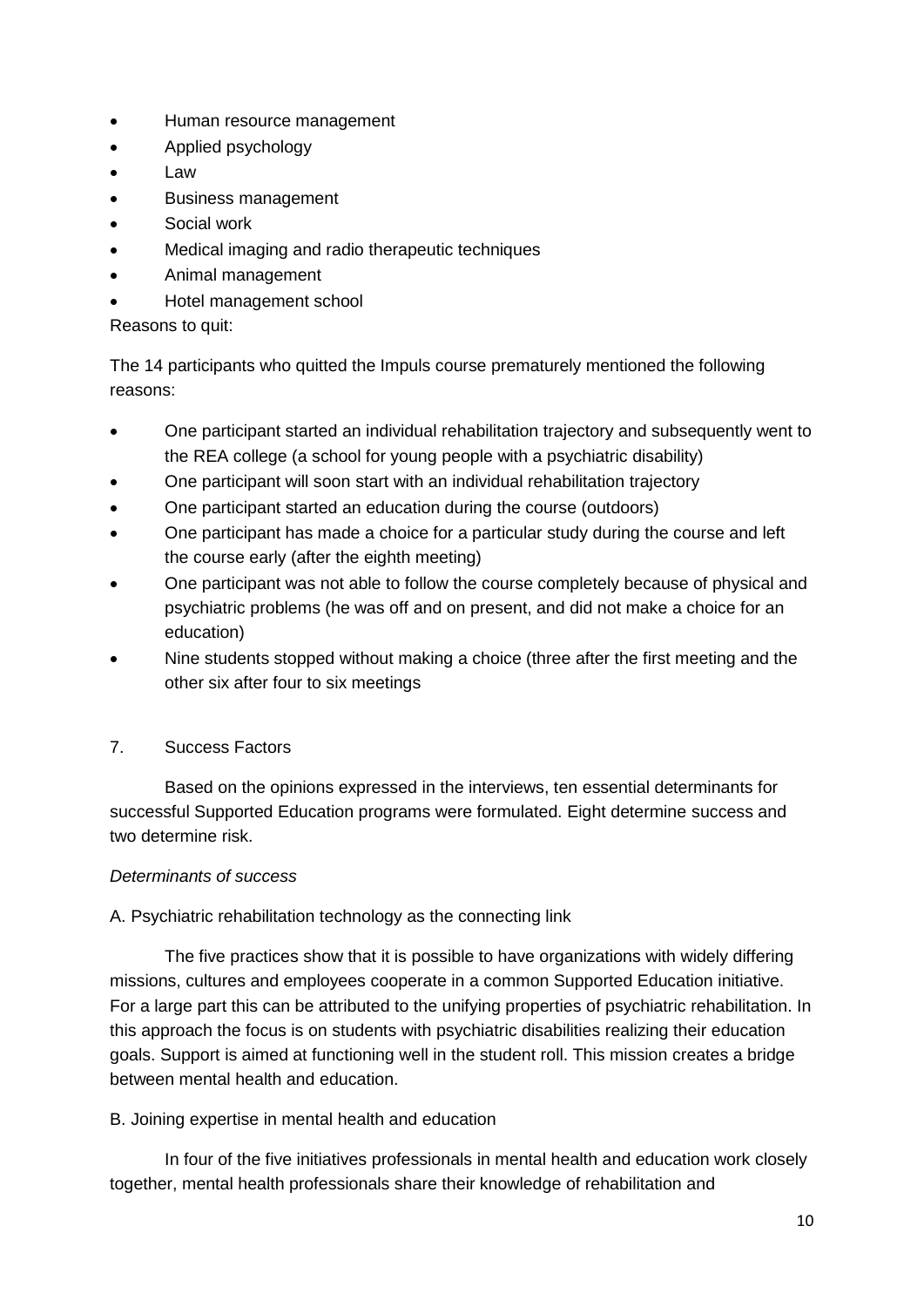approaching metal illness and their colleagues in education share their pedagogical expertise. This results in mutual inspiration and increases commitment.

# C. *E*ducating staff

In order to work together efficiently a shared frame of reference for professionals from the fields of education and mental health is required, in this case the technology of psychiatric rehabilitation. Usually the mental health professionals were educated in psychiatric rehabilitation, but the education professionals not necessarily. The former thought it important for the latter to be trained in the field of psychiatric rehabilitation to facilitate cooperation.

A shared frame of reference for the Supported Education team is offered by a detailed manual. In this respect the experiences of a group approach to psychiatric rehabilitation in so-called IPRT (Intensive Psychiatric Rehabilitation Treatment) centers in New York state can be useful (Buccifero et al., 1991a, 1991b; Grossman & Owens, 1994).

# D. Commitment of staff and management

In all good practices the commitment of staff is mentioned as a determinant of success. This commitment should be safeguarded by management. That was not the case with all initiatives. When management commitment is insufficient an initiative may get stuck at the project level because of lacking finances and too little effort to acquire them.

## E. Short lines of communication and informal contacts

Short lines of communication and informal contacts bring flexibility to a Supported Education project and facilitate cooperation. Although it helps when prior to implementation mental health and education staff have been working together, this is not a requirement.

Short lines and informal contacts can be achieved more easily when a project is situated in a relatively small division of a community college. Not only can staff profit from a small scale, but participants too can appreciate a safe and small building.

## F. Learnability of the organization

For long-term success it is important that an organization is able to learn from its experiences. According to the INK model of quality care, learnability is an important characteristic of an organization (Van de Lindt et al., 2002). It fits in the values of psychiatric rehabilitation to have input from participants when setting up a Supported Education initiative. In four of these five practices this sort of input was lacking (it was only evident in Apeldoorn/Deventer in public relations). However, courses, group meetings and individual support were thoroughly evaluated and adapted when necessary. In this respect it can be said that the practices had learnability.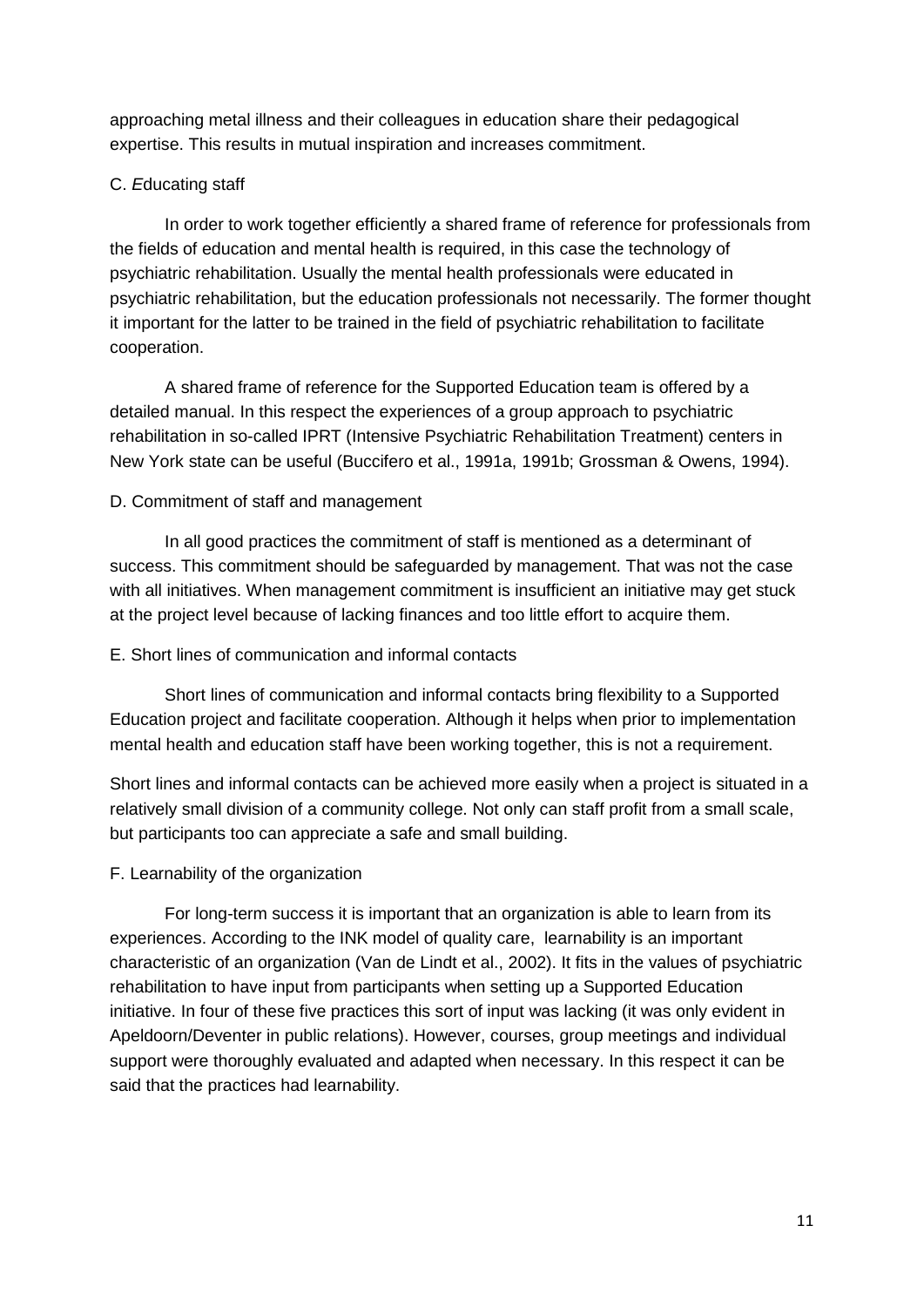#### G. Admission policy

In all five practices admission was limited. Most participants were referred by mental health professionals. Referrals from school were fewer (except in Rotterdam). The project proved unable to attract students that might be interested. To a degree this can be explained by the fact that students with hidden psychiatric problems are not easily identified. Wider publicity could possibly lead to higher participation.

# H. Customization

Participants consider a Supported Education project successful when it caters to their individual needs, or put differently, when it is customized. Classroom support or group support can be helpful for shaping one's point of view, enhances mutual recognition and enables one to put one's problems in perspective. Of all the Supported Education elements, however, individual counseling is valued most by the participants. For that reason several practices decided to offer individual counseling during classroom or group activities such as choosing and getting an education environment. Participants consider it a big drawback when there is no individual counseling available.

## 8. Risk Factors

# A. Financing

All five good practices have problems with financing. Not one succeeded in procuring long-term financial security. They depend on temporary grant subsidies to individual participants and payments by participants. The most stable source of income is the national health insurance. Payment is only made, however, when a participant is officially diagnosed with mental illness. Students with relatively mild mental problems are often reluctant to seek such a diagnosis with the stigma attached. The financial aspect makes Supported Education less accessible for students with relatively mild psychiatric problems. An obvious source of finance for classroom support in choosing and getting an educational environment would be the regular national education budget. For organizational reasons this doesn't work, however. A possible temporary way out can be found in means earmarked to prevent dropout. Besides the national health insurance and the national education budget, local means could be used. Unfortunately this is complicated by a lack of transparency. Clear and up-to-date financial guidelines would therefore be useful.

## B. Timing of courses

Courses at community colleges start at the beginning of the academic calendar. Graduates of an introductory Supported Education course find it disappointing when they have to wait for their elected studies to begin. Most community colleges don't offer the possibility of starting studies at a time preferred by the student. It is therefore important to ensure that an introductory Supported Education course ends not long before follow-up studies start.